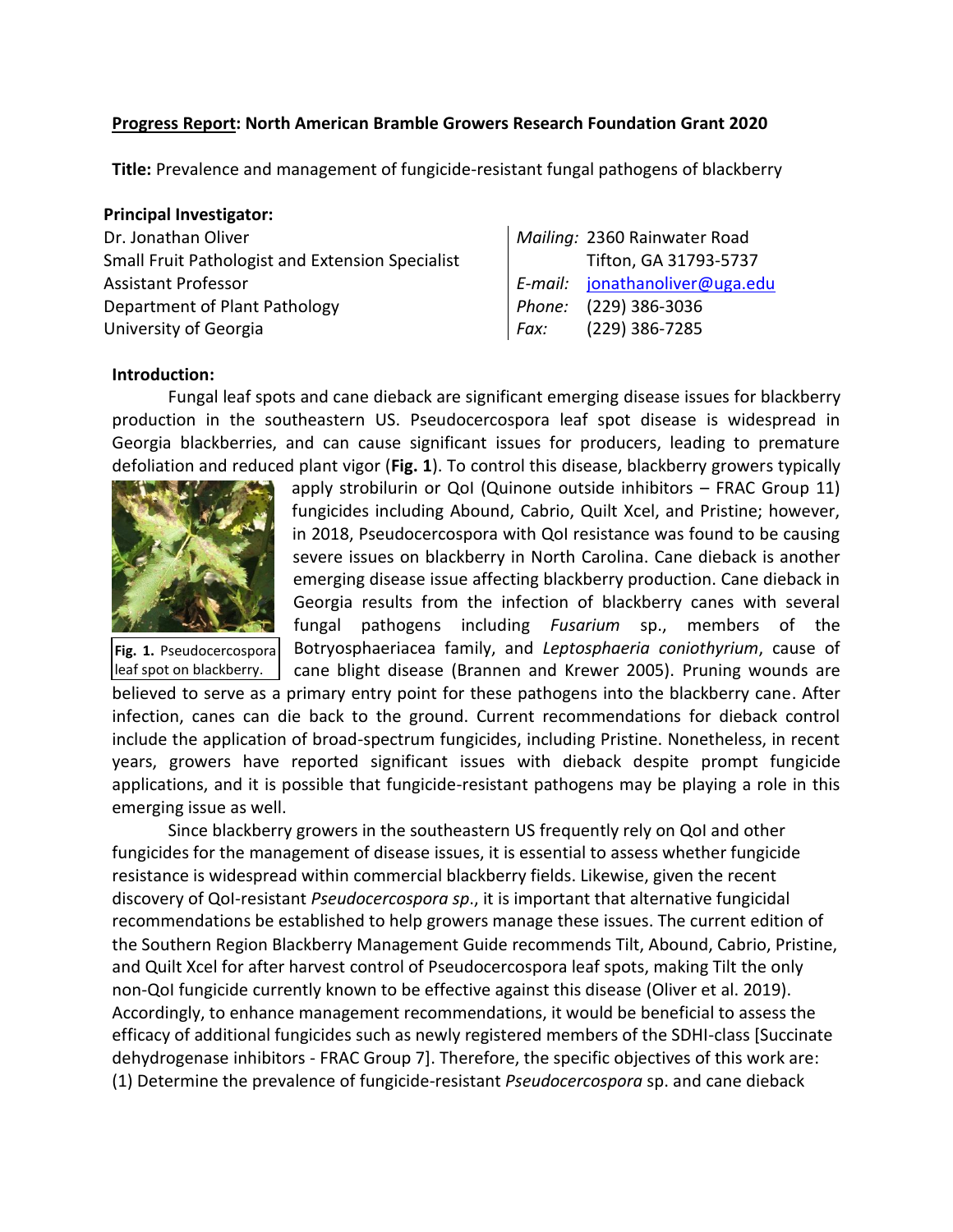causing organisms in commercial blackberry plantings in Georgia, and (2) Evaluate fungicides for managing Pseudocercospora leaf spot in commercial blackberry production.

## **Methods:**

## *Completed Work in 2020:*

## Isolation of fungal isolates from commercial blackberry

In September 2020, five blackberry plantings in Lanier, Bacon, and Pierce counties in southeastern Georgia were surveyed for the presence of leaf spot caused by *Pseudocercospora sp.* Symptomatic leaf tissue was collected in the field and transported to the UGA-Tifton Fruit Pathology Laboratory for fungal isolation. *Pseudocercospora sp.* were isolated from leaves using an adapted protocol for Cercospora culture (McClenning, unpublished). In brief, lesions were excised from leaves and surface sterilized using a series of four immersions in sterile water, 10% bleach, sterile water, and sterile water. Washed leaf lesions were then placed in a Petri dish containing 2 moist filter papers and incubated for 5-7 days until sporulation was evident. A sterile toothpick was used to remove the spores (conidia) and placed into a centrifuge tube containing 0.70 ml of sterile water. The water and spore solution was then decanted onto a 20% V8 agar plate (200 ml V-8 Juice, 800 ml distilled water, and 15 g agar) containing Streptomycin (0.27 mg/ml = 270  $\mu$ g/ml) and Ampicillin (0.2 mg/ml = 200  $\mu$ g/ml). Plates were incubated at 25°C with a 12 hr light/12 hr dark cycle. After one week, all colonies were transferred using sterile technique by cutting a small block ( $\approx$ 1 cm x 1 cm) of the sporulating colony and blotting it onto a fresh V8 plate. Each block was blotted into an area approximately two to three times the size of the block to ensure adequate transfer of mycelia and spores. Plates were then incubated for approximately one week as described above to allow for fungal growth prior to DNA extraction.

## Identification of fungal isolates

The identity of the cultured isolates was confirmed using morphological characteristics and sequencing. Fungal hyphae were collected from growing isolates for DNA extraction using a modified CTAB protocol (Doyle and Doyle 1987). The highly conserved ITS1 and ITS2 sequences flaking the 5.8S rDNA region were amplified by PCR with primers ITS1 (TCCGTAGGTGAACCTGCGG) and ITS4 (TCCTCCGCTTATTGATATGC) (Martin and Rygiewicz 2005; White et al. 1990). Resulting amplicons were cleaned using an E.Z.N.A. Cycle Pure Kit (Omega Bio-tec, Inc., Norcross, GA), and sequenced via sanger sequencing by Eurofins Genomics (Louisville, KY). Resulting sequences for each isolate were compared to sequences in the Genbank NCBI database (National Center for Biotechnology Information, Bethesda, MD) using the BLASTn function. Sequences with a greater than 99% identity, greater than 99% query coverage, and an E-value of 0 to the best match sequence in Genbank were considered to belong to the same species. Following identification as *Pseudocercospora sp.*, selected isolates from each surveyed location were supplied to the UGA Plant Molecular Diagnostic Laboratory in Tifton, Georgia for fungicide resistance testing. Isolates were also saved for storage according to the methods described by Hemphill (2019). In addition, stocks of fungal isolates obtained previously from blackberry plants exhibiting dieback (Hemphill 2019) were also grown out for fungicide resistance screening.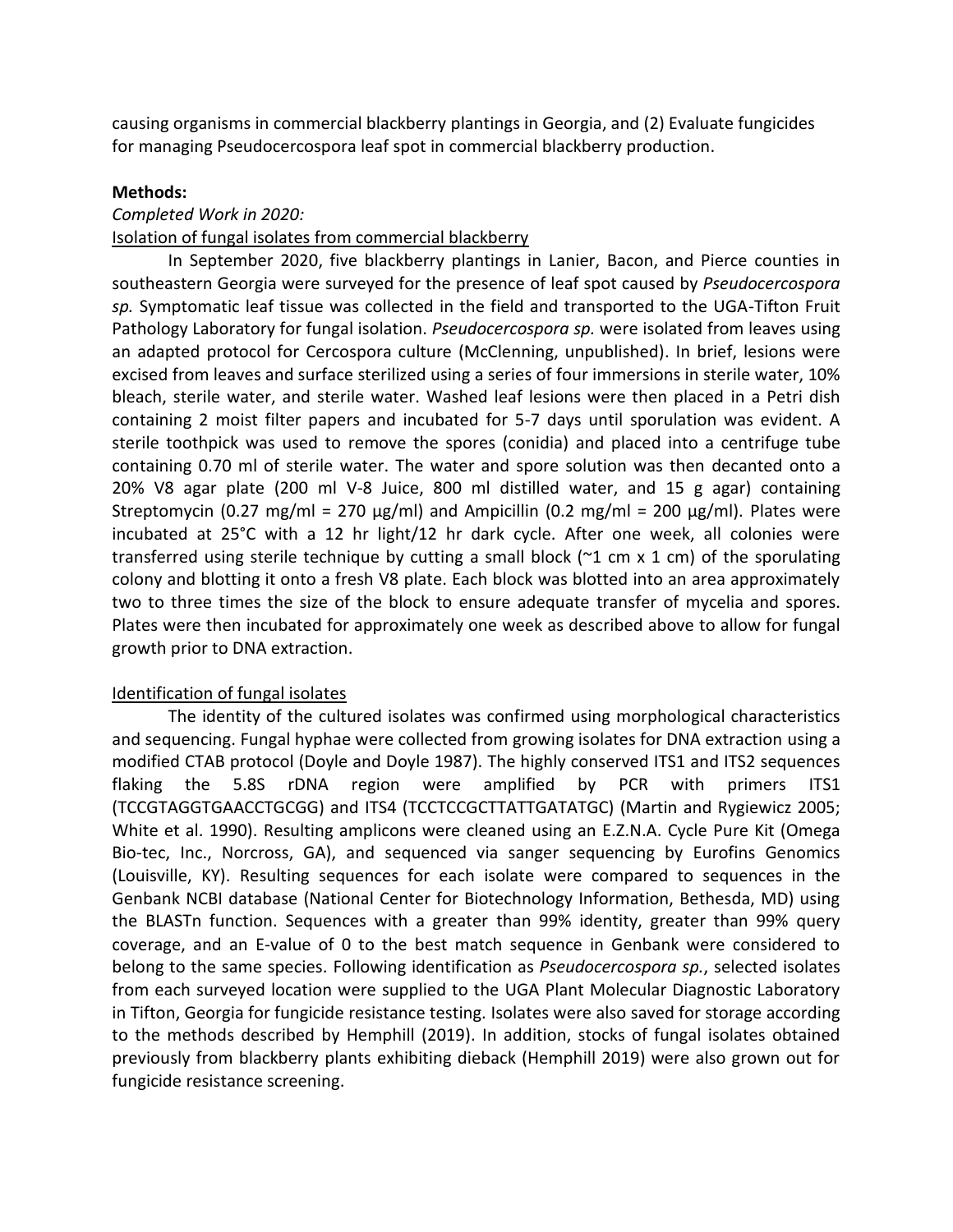## *Anticipated Work in 2021:*

## Screening fungal isolates for fungicide resistance

Fungal isolates from blackberry identified above will be tested for fungicide resistance by the UGA Plant Molecular Diagnostic Laboratory in Tifton, Georgia using a mycelial growth inhibition assay. Resistance to QoI fungicides will be assessed, as well as resistance to other fungicides including propiconazole (found in Tilt), boscalid (found in Pristine), fludioxonil & cyprodinil (found in Switch), and fluopyram (found in Luna Tranquility). Isolates found to be fungicide resistant will be genetically screened to determine if they possess known fungicide resistance mutations which may confer resistance to QoIs or other fungicide classes.

## Field evaluation of fungicides for management of Pseudocercospora leaf spot

During the 2021 growing season, fungicides will be evaluated on blackberry cultivars 'Osage' and 'Ouachita' for control of Pseudocercospora leaf spot at a commercial blackberry site with a history of Pseudocercospora leaf spot disease. Four fungicides (Switch, Luna Tranquility, Miravis, and Tilt) (**Table 1**) and an untreated control will be compared for after-

harvest control of Pseudocercospora lea spot. Applications wi begin  $^{\sim}$ 14 days afte harvest is complet and take place ever 14-21 days. To directly

| Table 1. Fungicides for use in field trial. |  |
|---------------------------------------------|--|
|                                             |  |

| <b>Fungicide (Rate/Acre)</b>      | <b>Active Ingredients</b> | <b>FRAC Group</b> |
|-----------------------------------|---------------------------|-------------------|
| Switch 62.5WG (14 oz)             | cyprodinil+fludioxonil    | $9+12$            |
| Luna Tranquility (16 fl oz.)      | fluopyram+pyrimethanil    | 7+9               |
| <sup>te</sup> Miravis (6.8 fl oz) | pydiflumetofen            |                   |
| Tilt (6 fl oz)                    | propiconazole             |                   |
|                                   |                           |                   |

compare fungicide efficacy, each treatment will consist of three applications of the same fungicide. Fungicides will be applied using a  $CO<sub>2</sub>$ -powered backpack sprayer. Plots will consist of three adjacent bushes in the same row and a randomized complete block design will be used with five replications. Leaves will be collected from treated plots in late August and evaluated for disease severity (number of spots per leaf) and incidence (number of leaves with spots). Severity and incidence differences between treatments will be compared to determine fungicide efficacy.

## **Results:**

## Pseudocercospora and cane dieback fungal isolates from blackberry

In total, 18 isolates were obtained from five commercial blackberry plantings in three counties in southeastern Georgia in 2020 (**Table 2**). All isolates were positively identified as *Pseudocercospora sp.* **Table 2.** Summary of *Pseudocercospora* isolates identified in 2020.

| via                   | morphological |            |               | <b>Site County Collection Date</b> | Host                      | # of Isolates |
|-----------------------|---------------|------------|---------------|------------------------------------|---------------------------|---------------|
| characteristics       |               | and        | Site 1 Lanier | 9/2/2020                           | Blackberry cv. 'Ouachita' |               |
| sequencing.           |               | Five       | Site 2 Lanier | 9/2/2020                           | Blackberry cv. 'Osage'    | 4             |
| isolates representing |               |            | Site 3 Lanier | 9/2/2020                           | Blackberry cv. 'Caddo'    | ર             |
| each of the           |               | five       | Site 4 Bacon  | 9/3/2020                           | Blackberry cv. 'Ouachita' | 4             |
| surveyed              |               | blackberry | Site 5 Pierce | 9/10/2020                          | Blackberry cv. 'Ouachita' |               |
| plantings             |               | were       |               |                                    |                           |               |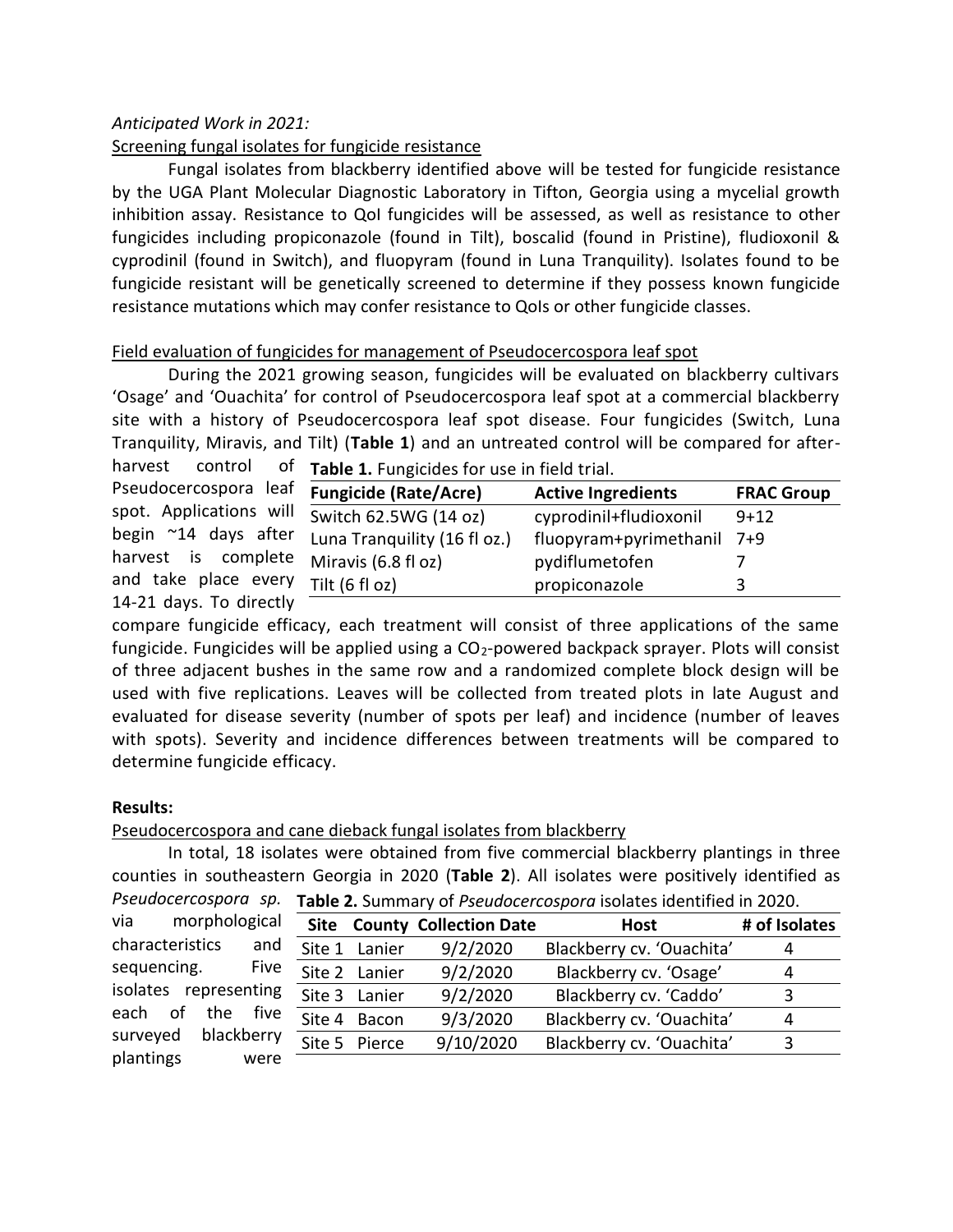chosen for subsequent fungicide resistance screening. In addition, seven fungal isolates (**Table 3**) previously associated with cane dieback in Georgia blackberry plantings (Hemphill 2019) were also prepared from stocks for fungicide efficacy testing.

| <b>Isolate ID</b> | <b>Species Identity</b>        |            | <b>Collection County ITS Accession Number</b> |
|-------------------|--------------------------------|------------|-----------------------------------------------|
| <b>WH83</b>       | Colletotrichum siamense        | Atkinson   | MN718940                                      |
| WH <sub>3</sub>   | Fusarium oxysporum             | Irwin      | MN718865                                      |
| <b>WH131</b>      | Lasiodiplodia pseudotheobromae | Dougherty  | MN718987                                      |
| <b>WH30</b>       | Lasiodiplodia theobromae       | Oglethorpe | MN718891                                      |
| <b>WH22</b>       | Neofusicoccum kwambonambiense  | Oglethorpe | MN718884                                      |
| <b>WH45</b>       | Neofusicoccum parvum           | Lanier     | MN718906                                      |
| <b>WH17</b>       | Pestalotiopsis microspora      | Oglethorpe | MN718879                                      |

|  |  | Table 3. Fungal isolates associated with blackberry cane dieback (Hemphill 2019). |
|--|--|-----------------------------------------------------------------------------------|
|  |  |                                                                                   |

## **Summary:**

To better understand the prevalence of fungicide-resistant fungal pathogens of blackberry in Georgia and options for their management, this proposal consisted of two objectives: (1) Determine the prevalence of fungicide-resistant *Pseudocercospora sp.* and cane dieback causing organisms in commercial blackberry plantings in Georgia, and (2) Evaluate fungicides for managing Pseudocercospora leaf spot in commercial blackberry production. The objectives of this project were originally anticipated to be completed over two years with Objective 1 completed in 2020 and Objective 2 completed in 2021. As a result of UGA mandated restrictions on laboratory and field research due to the ongoing COVID-19 pandemic, the fungicide resistance screening of fungal isolates collected in 2020 as a part of this work was delayed and results are not available as of the date of this report. Fungicide resistance screening of Pseudocercospora isolates collected in 2020 is currently underway, and screening of cane dieback fungi is expected in January 2021. Field work anticipated in 2021 as part of Objective 2 is expected to be completed as scheduled. A final report summarizing this work is anticipated in December 2021.

## **References:**

- Brannen, P. and Krewer, G. 2005. Cane Blight of Blackberry. University of Georgia Extension Circular 894.<http://extension.uga.edu/publications/detail.html?number=C894>
- Doyle, J., and Doyle, J. L. 1987. A rapid DNA isolation procedure for small quantities of fresh leaf tissue. Phytochemical Bulletin 19:11-15.
- Hemphill, W.H. 2019. M.S. Thesis. Cane diseases of blackberry: identification of causal agents and modifications of management recommendations for cane blight and orange cane blotch. Department of Plant Pathology, University of Georgia, Tifton, GA.

## McClenning. Cercospora culture.

http://www.plantpath.cornell.edu/labs/nelson\_r/Docs/Cercospora%20culture.doc